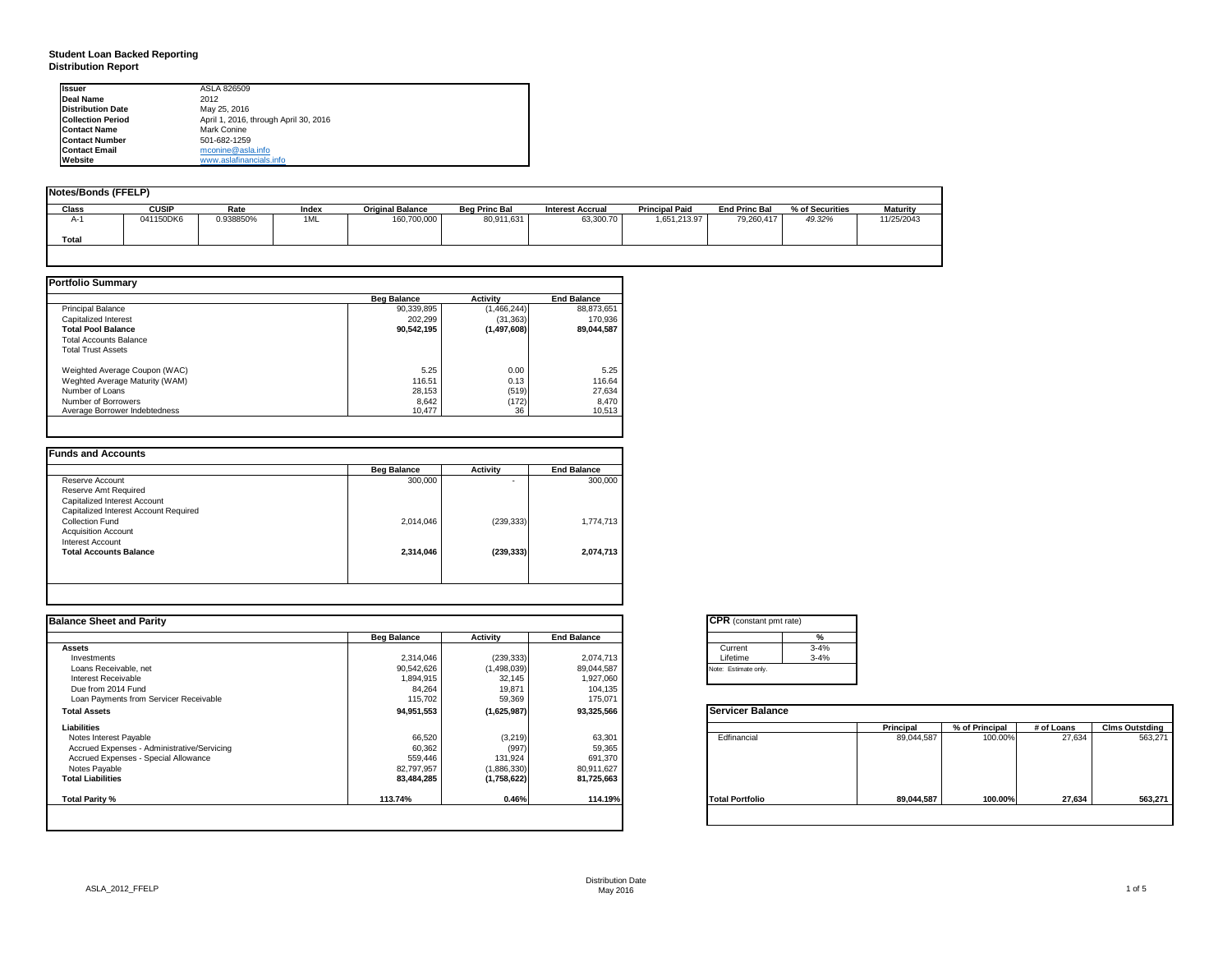# **Student Loan Backed Reporting Distribution Report**

|                         | # of Loans |        | Principal  |            |           | % of Principal | <b>WAC</b> |        | <b>WARM</b> |        |
|-------------------------|------------|--------|------------|------------|-----------|----------------|------------|--------|-------------|--------|
|                         | Beginning  | Endina | Beginning  | Ending     | Beginning | Endina         | Beginning  | Endina | Beginning   | Endina |
| In School               | 286        | 282    | 919,606    | 908,935    | 1.02%     | 1.02%          | 5.37       | 5.37   | 119.55      | 119.66 |
| Grace                   | 69         | 68     | 222,177    | 217,539    | 0.25%     | 0.24%          | 5.82       | 5.73   | 118.77      | 118.73 |
| Repayment               |            |        |            |            |           |                |            |        |             |        |
| Current                 | 17,672     | 17,667 | 53,092,122 | 53,209,100 | 58.64%    | 59.76%         | 5.32       | 5.31   | 120.60      | 120.95 |
| 31-60 Days Delinquent   | 534        | 882    | 1,837,378  | 3,030,172  | 2.03%     | 3.40%          | 5.54       | 5.40   | 106.26      | 111.88 |
| 61-90 Days Delinquent   | 371        | 361    | 1,393,196  | 1,277,286  | 1.54%     | 1.43%          | 5.26       | 5.52   | 120.31      | 104.46 |
| 91-120 Days Delingent   | 310        | 207    | 1,041,940  | 750.410    | 1.15%     | 0.84%          | 5.51       | 5.41   | 102.97      | 112.32 |
| 121-180 Days Delinquent | 435        | 444    | 1,669,524  | 1,638,223  | 1.84%     | 1.84%          | 5.51       | 5.55   | 124.92      | 113.06 |
| 181-270 Days Delinquent | 341        | 333    | 1,218,808  | 1,132,983  | 1.35%     | 1.27%          | 5.28       | 5.39   | 114.09      | 113.62 |
| 271+ Days Delinquent    | 221        | 151    | 784,733    | 518,647    | 0.87%     | 0.58%          | 5.36       | 5.59   | 117.67      | 108.67 |
| <b>Total Repayment</b>  | 19,884     | 20,045 | 61,037,701 | 61,556,823 | 67.41%    | 69.13%         | 5.34       | 5.33   | 119.81      | 119.61 |
| Forbearance             | 3,975      | 3,448  | 15,218,770 | 13,638,217 | 16.81%    | 15.32%         | 5.41       | 5.42   | 117.03      | 118.91 |
| Deferment               | 3,776      | 3,620  | 12,659,871 | 12,185,012 | 13.98%    | 13.68%         | 5.32       | 5.34   | 116.45      | 115.40 |
| Claims in Progress      | 159        | 171    | 482,829    | 538,061    | 0.53%     | 0.60%          | 5.38       | 5.52   | 100.81      | 119.66 |
| <b>Claims Denied</b>    |            |        | 1,240      |            | 0.0014%   |                | 2.32       |        | 29.82       |        |
| <b>Total Portfolio</b>  | 28,153     | 27.634 | 90,542,195 | 89.044.587 | 100%      | 100%           | 5.35       | 5.35   | 118.76      | 118.92 |

| <b>Delinquency Status</b>           |                  |        |                  |            |                  |        |            |        |                  |        |
|-------------------------------------|------------------|--------|------------------|------------|------------------|--------|------------|--------|------------------|--------|
|                                     | # of Loans       |        | <b>Principal</b> |            | % of Principal   |        | <b>WAC</b> |        | <b>WARM</b>      |        |
|                                     | <b>Beginning</b> | Endina | Beginning        | Endina     | <b>Beainning</b> | Endina | Beginning  | Endina | <b>Beainning</b> | Endina |
| Current                             | 17,672           | 17.667 | 53,092,122       | 53,209,100 | 86.98%           | 86.44% | 5.32       | 5.31   | 120.60           | 120.95 |
| 31-60 Days Delinquent               | 534              | 882    | 1,837,378        | 3,030,172  | 3.01%            | 4.92%  | 5.54       | 5.40   | 106.26           | 111.88 |
| 61-90 Days Delinquent               | 371              | 361    | 1,393,196        | 1,277,286  | 2.28%            | 2.07%  | 5.26       | 5.52   | 120.31           | 104.46 |
| 91-120 Days Delingent               | 310              | 207    | 1.041.940        | 750,410    | 1.71%            | 1.22%  | 5.51       | 5.41   | 102.97           | 112.32 |
| 121-180 Days Delinquent             | 435              | 444    | 1,669,524        | 1,638,223  | 2.74%            | 2.66%  | 5.51       | 5.55   | 124.92           | 113.06 |
| 181-270 Days Delinquent             | 341              | 333    | 1,218,808        | 132,983    | 2.00%            | 1.84%  | 5.28       | 5.39   | 114.09           | 113.62 |
| 271+ Days Delinquent                | 221              | 151    | 784,733          | 518,647    | 1.29%            | 0.84%  | 5.36       | 5.59   | 117.67           | 108.67 |
| <b>Total Portfolio in Repayment</b> | 19.884           | 20,045 | 61,037,701       | 61,556,823 | 100%             | 100%   | 5.34       | 5.33   | 119.81           | 119.61 |
|                                     |                  |        |                  |            |                  |        |            |        |                  |        |

| Portfolio by Loan Type           |                  |            |                  |            |           |                |           |            |           |             |
|----------------------------------|------------------|------------|------------------|------------|-----------|----------------|-----------|------------|-----------|-------------|
|                                  |                  | # of Loans |                  | Principal  |           | % of Principal |           | <b>WAC</b> |           | <b>WARM</b> |
|                                  | <b>Beginning</b> | Ending     | <b>Beginning</b> | Ending     | Beginning | Ending         | Beginning | Ending     | Beginning | Ending      |
| Subsidized Consolidation Loans   |                  |            |                  |            |           |                |           |            |           |             |
| Unsubsidized Consolidation Loans |                  |            |                  |            |           |                |           |            |           |             |
| Subsidized Stafford Loans        | 15,801           | 15,503     | 41.532.654       | 40.787.458 | 45.87%    | 45.81%         | 5.19      | 5.19       | 114.05    | 114.14      |
| Unsubsidized Stafford Loans      | 11,550           | 11,351     | 46,056,756       | 45,384,533 | 50.87%    | 50.97%         | 5.32      | 5.33       | 124.35    | 124.56      |
| PLUS/GradPLUS Loans              | 802              | 780        | 2,952,784        | 2,872,595  | 3.26%     | 3.23%          | 7.99      | 7.98       | 97.94     | 97.86       |
| SLS Loans                        |                  |            |                  |            |           |                |           |            |           |             |
| <b>Total Portfolio</b>           | 28,153           | 27,634     | 90,542,195       | 89,044,587 | 100%      | 100%           | 5.35      | 5.35       | 118.76    | 118.92      |
|                                  |                  |            |                  |            |           |                |           |            |           |             |

| Portfolio by Program Type                  |            |        |                  |            |                  |                |                  |            |           |             |
|--------------------------------------------|------------|--------|------------------|------------|------------------|----------------|------------------|------------|-----------|-------------|
|                                            | # of Loans |        | <b>Principal</b> |            |                  | % of Principal |                  | <b>WAC</b> |           | <b>WARM</b> |
|                                            | Beainnina  | Endina | <b>Beginning</b> | Endina     | <b>Beainning</b> | Ending         | <b>Beainning</b> | Ending     | Beginning | Ending      |
| Graduate / 4-Year Loans                    | 21,787     | 21,377 | 72,946,358       | 71,719,234 | 80.57%           | 80.54%         | 5.34             | 5.34       | 119.34    | 119.49      |
| 2-Year Loans                               | 5,821      | 5,729  | 16,356,999       | 16,108,888 | 18.07%           | 18.09%         | 5.37             | 5.37       | 116.57    | 117.05      |
| Proprietary / Technical / Vocational Loans | 544        | 527    | 1,236,893        | 1,214,520  | 1.37%            | 1.36%          | 5.32             | 5.36       | 113.96    | 110.50      |
| Unknown (Consolidation) Loans              |            |        |                  |            |                  |                |                  |            |           |             |
| Other Loans                                |            |        | 1.945            | 1.945      | 0.0021%          | 0.0022%        | 6.80             | 6.80       | 108.00    | 107.00      |
| <b>Total Portfolio</b>                     | 28,153     | 27,634 | 90,542,195       | 89,044,587 | 100%             | 100%           | 5.35             | 5.35       | 118.76    | 118.92      |

|                        | # of Loans       |        | Principal        |            | % of Principal   |        |  |
|------------------------|------------------|--------|------------------|------------|------------------|--------|--|
|                        | <b>Beainning</b> | Endina | <b>Beginning</b> | Endina     | <b>Beginning</b> | Endina |  |
| Fixed Loans            | 16,683           | 16.406 | 60,152,541       | 59,194,180 | 66.44%           | 66.48% |  |
| Variable Loans         | 11.470           | 11,228 | 30,389,653       | 29,850,407 | 33.56%           | 33.52% |  |
| T-Bill Loans           | 11.470           | 11,228 | 30,389,653       | 29,850,407 | 33.56%           | 33.52% |  |
| CMT Loans              |                  |        |                  |            |                  |        |  |
| <b>Total Portfolio</b> | 28,153           | 27.634 | 90,542,195       | 89,044,587 | 100%             | 100%   |  |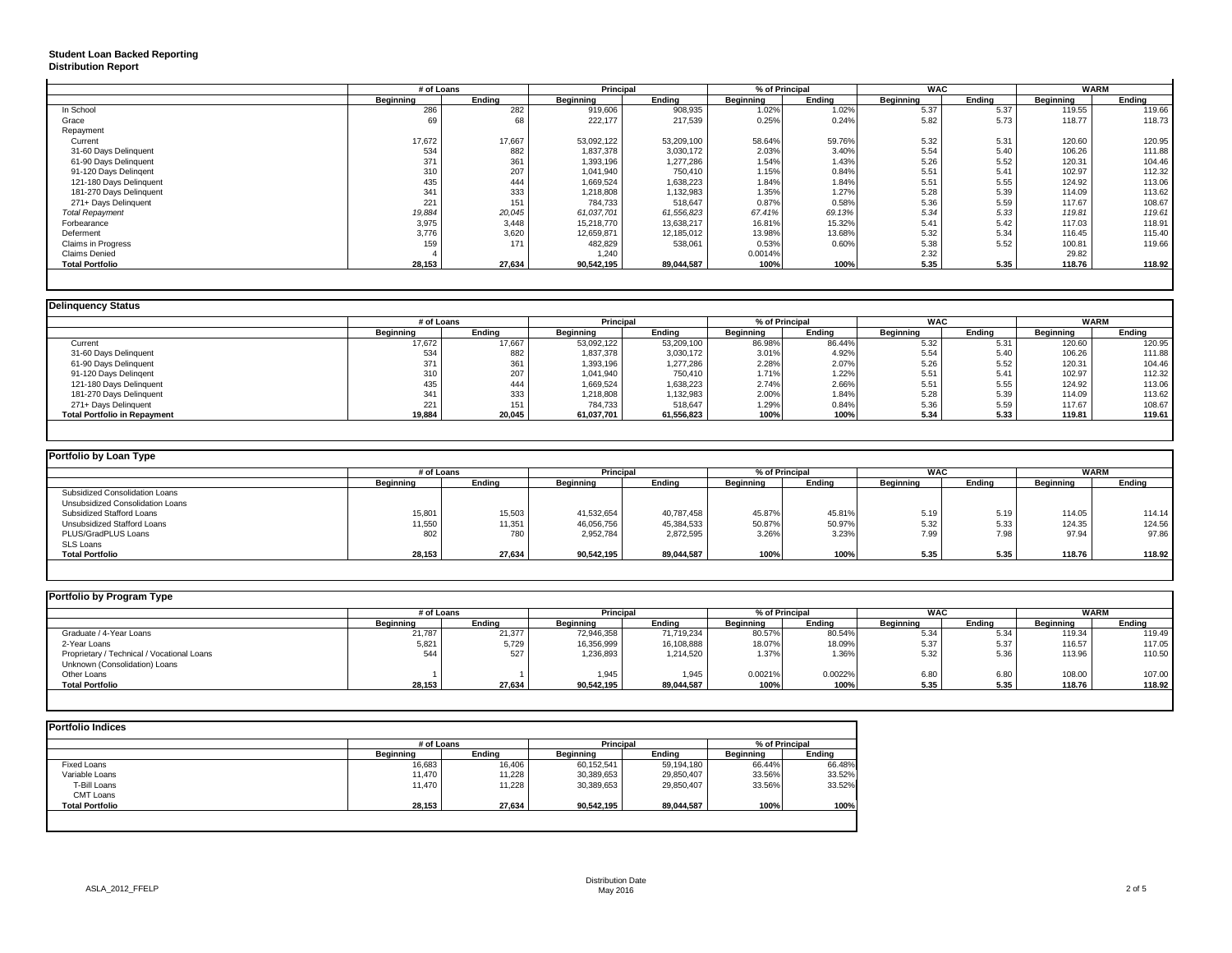| <b>Distribution Date</b> | May 25, 2016                          |
|--------------------------|---------------------------------------|
| <b>Collection Period</b> | April 1, 2016, through April 30, 2016 |
|                          |                                       |

## **Collection Activity**

| <b>Collection Account</b>                                                                    | as of 4/30/2016 |
|----------------------------------------------------------------------------------------------|-----------------|
| Beginning Balance - April 1, 2016                                                            | 3,787,920       |
| <b>Collection Amount Received</b>                                                            |                 |
| Recoveries                                                                                   |                 |
| Reserve Account                                                                              |                 |
| <b>Excess of Required Reserve Account</b>                                                    |                 |
| Interest on Investment Earnings                                                              | 839             |
| Capitalized Interest Account (after a stepdown or release date)                              |                 |
| Payments from Guarantor                                                                      |                 |
| Transfer from 2010 Collection Fund for correction or error                                   |                 |
| <b>Required Repurchases</b>                                                                  |                 |
| Special Allowance Payable to the Department of Education                                     |                 |
| <b>Consolidation Rebate Fees</b>                                                             |                 |
| Rating Agency Surveillance Fees                                                              |                 |
| Principal payments, interest payments, administration fees, servicing fees, and trustee fees | (2,014,046)     |
| Transfer to Department of Education Fund                                                     |                 |
| <b>Total Available Funds</b>                                                                 | 1,774,713       |

| <b>Fees Due for Current Period</b>                                                                                                                                             | as of 4/30/2016 |
|--------------------------------------------------------------------------------------------------------------------------------------------------------------------------------|-----------------|
| Indenture Trustee Fees                                                                                                                                                         | 833.33          |
| <b>Servicing Fees</b>                                                                                                                                                          | 51,944          |
| <b>Administration Fees</b>                                                                                                                                                     | 7.421           |
| Late Fees                                                                                                                                                                      |                 |
| <b>Other Fees</b><br><b>Total Fees</b>                                                                                                                                         |                 |
|                                                                                                                                                                                | 60,198.33       |
| <b>Cumulative Default Rate</b>                                                                                                                                                 | as of 4/30/2016 |
| Current Period Defaults (\$)                                                                                                                                                   | 197,771.00      |
| Cumulative Defaults (\$)                                                                                                                                                       | 29,440,002.88   |
| Cumulative Default (% of original pool balance)                                                                                                                                | 18.34%          |
| Cumulative Default (% of cumulative entered repayment balance) <sup>a</sup>                                                                                                    | 33.49%          |
| Current Period Payments (Recoveries) from Guarantor (\$)                                                                                                                       | 437,183.59      |
| Current Period Borrower Recoveries (\$)                                                                                                                                        | n/a             |
| Cumulative Recoveries (\$) <sup>b</sup>                                                                                                                                        | 27,441,917.96   |
| Cumulative Recovery Rate (%)                                                                                                                                                   | 93.21%          |
| Cumulative Net Loss Rate (%)                                                                                                                                                   | 1.24%           |
| Servicer Reject Rate (FFELP) (%)                                                                                                                                               |                 |
| Cumulative Servicer Reject Rate (FFELP) (%)                                                                                                                                    |                 |
| Repayment balance includes all repayment loans with the exception of balances in claim status<br>a)<br>Cumulative Recoveries includes 97% of claims in progress balances<br>b) |                 |
|                                                                                                                                                                                |                 |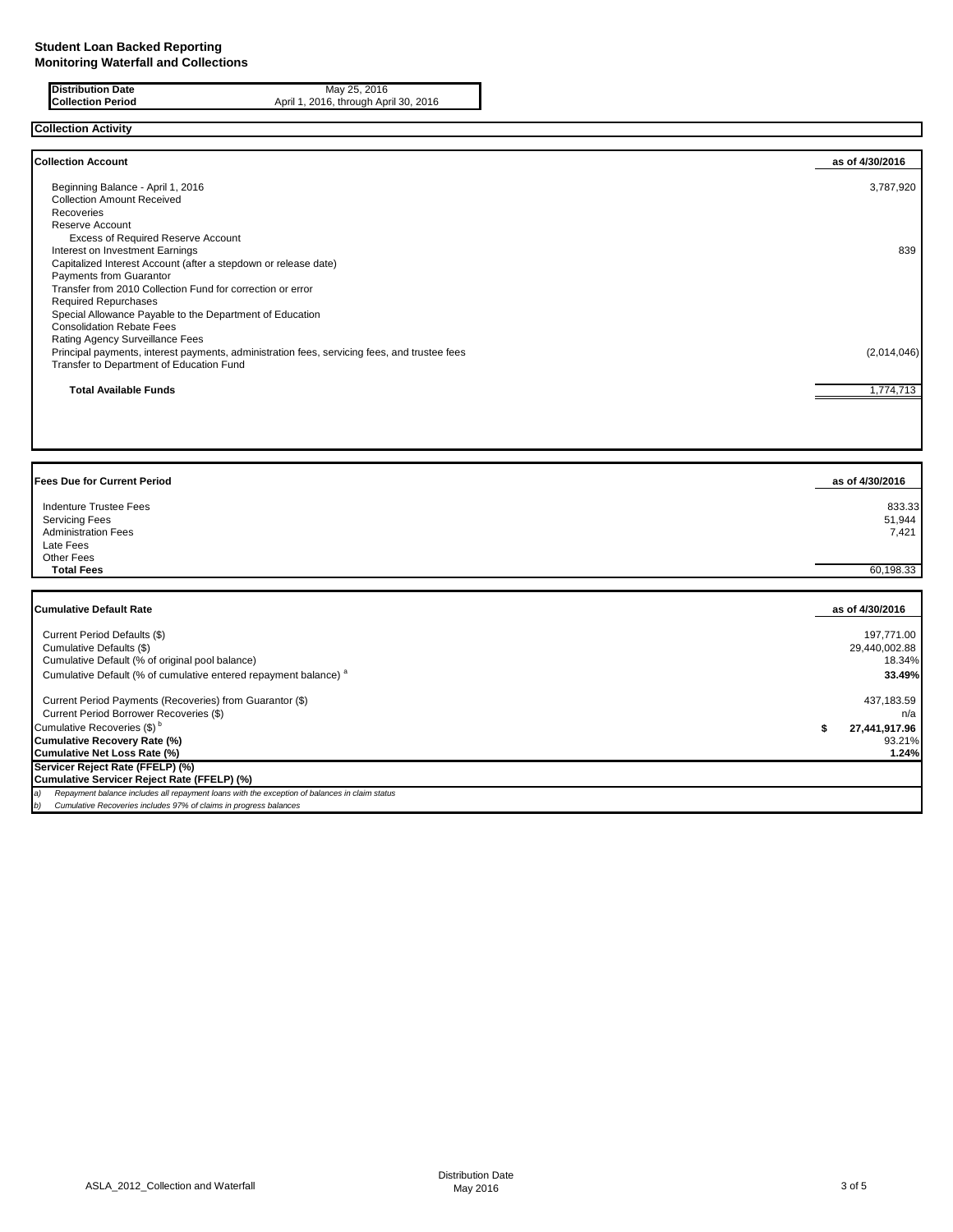#### **Student Loan Backed Reporting Monitoring Waterfall and Collections**

| <b>Waterfall Activity</b>                                                                 |                   |                         |
|-------------------------------------------------------------------------------------------|-------------------|-------------------------|
| <b>Waterfall for Distribution</b>                                                         | <b>Amount Due</b> | <b>Amount Remaining</b> |
| <b>Total Available Funds</b>                                                              |                   | 1,774,713               |
| First: Payments required under any Joint Sharing Agreement                                |                   |                         |
| Second: Trustee Fees                                                                      | 833.33            | 1,773,880               |
| Third: Servicing Fees and Backup Servicing Fees                                           | 51,944            | 1,721,936               |
| <b>Fourth: Administration Fees</b>                                                        | 7,421             | 1,714,515               |
| Fifth: Noteholder Interest                                                                | 63,300.70         | 1,651,213.98            |
| Sixth: Reinstate the balance of the Reserve Fund up to the Specified Reserve Fund Balance |                   |                         |
| Seventh: Noteholder Principal, until paid in full                                         | 1,651,213.97      | 0                       |
|                                                                                           |                   |                         |

| <b>Principal and Interest Distributions</b>    | Class A-1 |
|------------------------------------------------|-----------|
|                                                |           |
| <b>Quarterly Interest Due</b>                  | 63,301    |
| Quarterly Interest Paid                        | 63,301    |
| <b>Interest Shortfall</b>                      |           |
| Interest Carryover Due                         |           |
| Interest Carryover Paid                        |           |
| <b>Interest Carryover</b>                      |           |
| <b>Quarterly Principal Distribution Amount</b> | 1,651,214 |
| <b>Quarterly Principal Paid</b>                | 1,651,214 |
| Shortfall                                      |           |
| <b>Total Distribution Amount</b>               | 1,714,515 |
|                                                |           |

ī